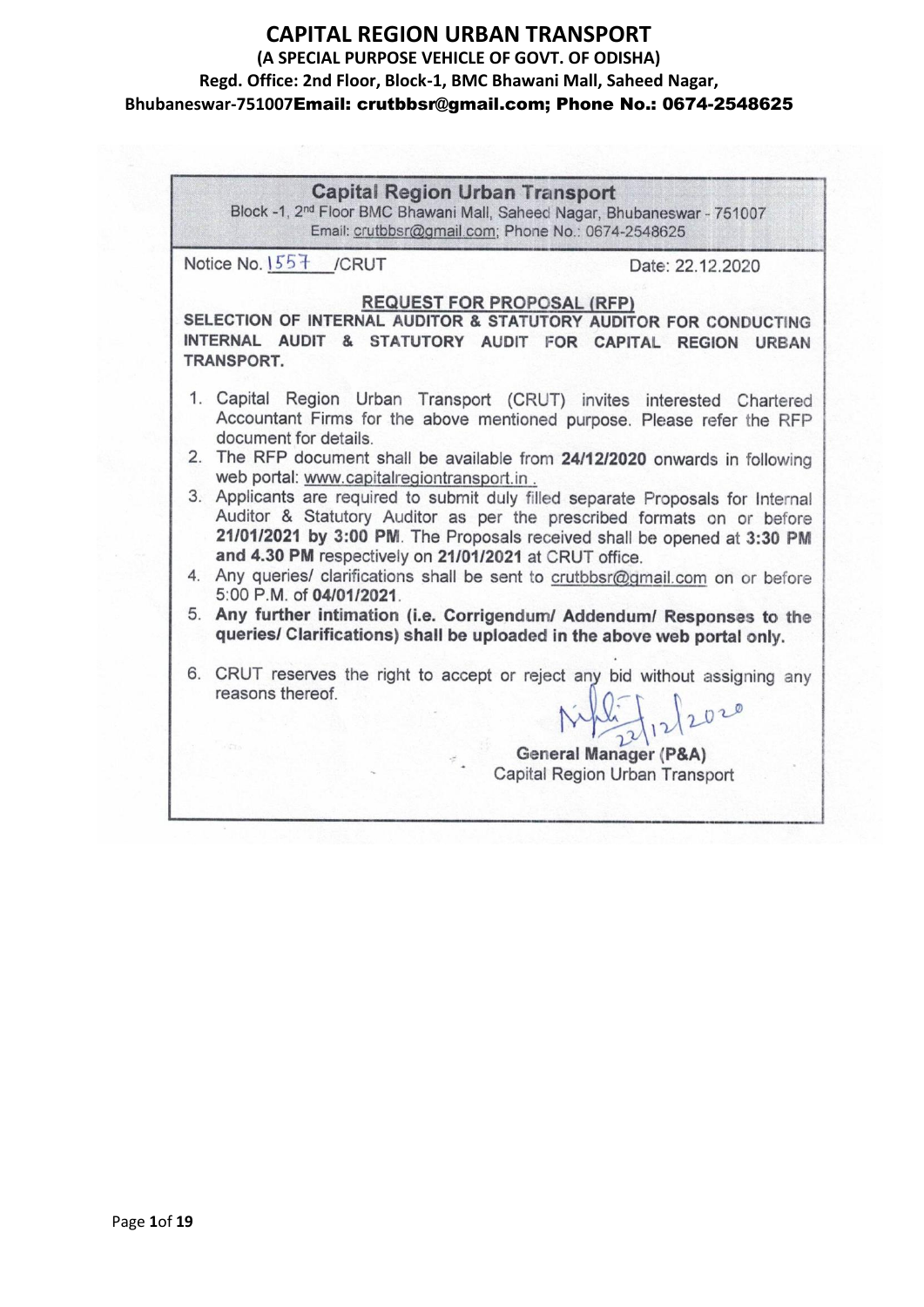

#### REQUEST FOR PROPOSAL (RFP)

Tender No.1557/CRUT/Fin/Statutory Auditor/2021-22 Dated: 22-12-2020

Sealed tenders in prescribed format are invited for Engagement of Statutory Auditors for Capital Region Urban Transport for a period of 5 years from the Financial Year 2021-22.

| <b>TENDER NOTICE NO. &amp;</b><br>DATE                                               | <b>JOB DESCRIPTION</b>                                                                                                                                                           | <b>LAST DATE FOR</b><br><b>SUBMISSION OF</b><br><b>TENDER</b><br><b>DOCUMENT</b> |
|--------------------------------------------------------------------------------------|----------------------------------------------------------------------------------------------------------------------------------------------------------------------------------|----------------------------------------------------------------------------------|
| Tender<br>No.1557/CRUT/Fin/St<br>atutory Auditor/2021-<br>22/02<br>Dated: 22-12-2020 | <b>Tender Document for engagement</b><br>of Statutory Auditors for Capital<br><b>Region Urban Transport for a</b><br>period of 5 years from the<br><b>Financial Year 2021-22</b> | 21-01-2021up to<br>3.00P.M.                                                      |

The tender documents are available for download in our official website www.capitalregiontransport.in and the cost of tender document in shape of demand draft shall be submitted at the time of submission of the technical bid.

All other terms & conditions will remain same as stipulated in the Tender Schedule of the aforementioned Tender Notice. Further corrigendum / addendum etc. if any will be made available in our website only. In case of any query/clarifications, please email at [crutbbsr@gmail.com.](mailto:crutbbsr@gmail.com)

Chapter I, Chapter II and Chapter III shall form the integral part of the tender document.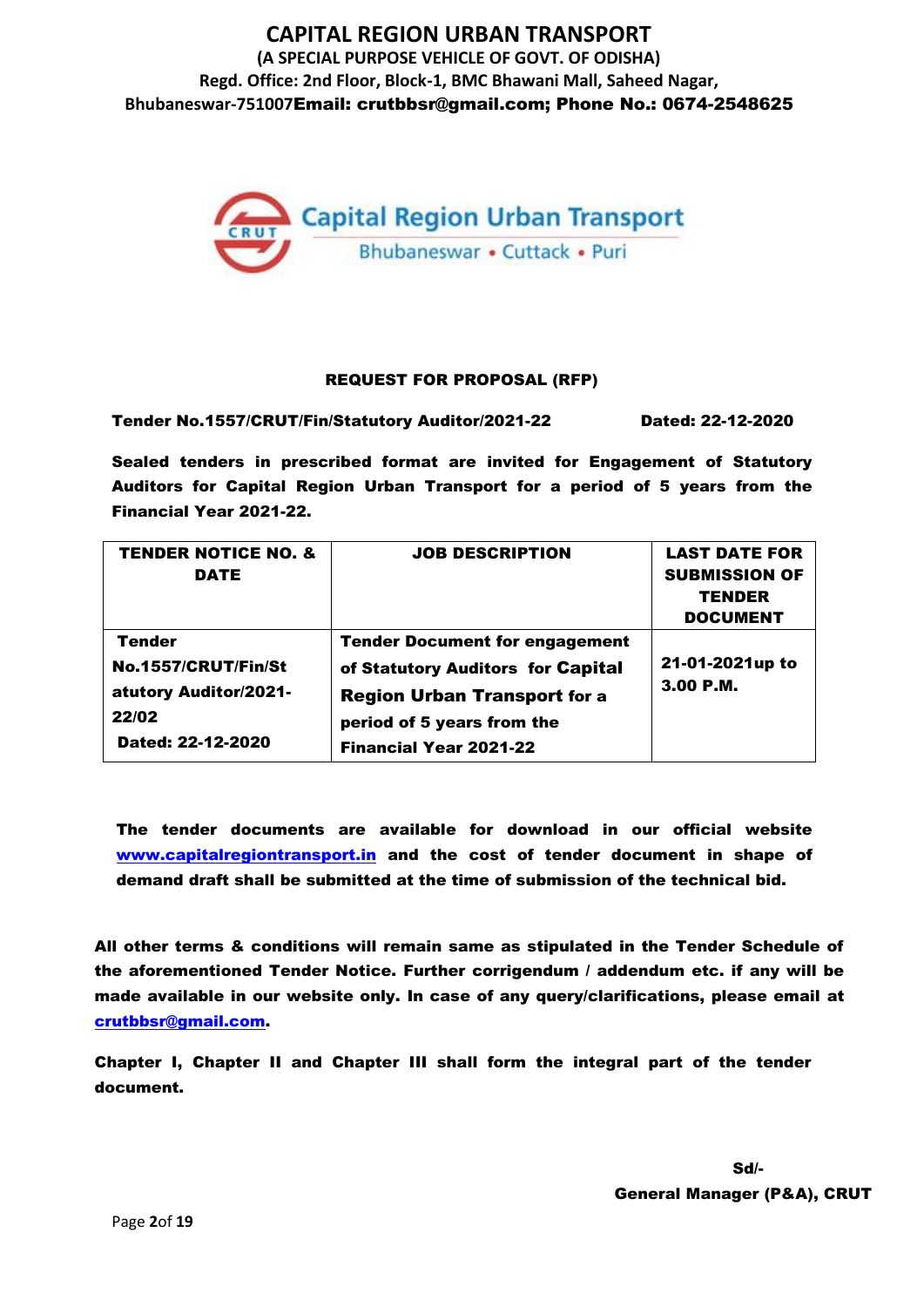### CHAPTER – I NOTICE INVITING TENDER

Tender No. 1557/CRUT/Fin/Statutory Auditor/2021-22 Dated: 22-12-2020

Sealed Tenders in prescribed format are invited from the experienced agencies for engagement of Statutory Auditors for Capital Region Urban Transport for the Financial Year 2021-22.

#### INFORMATION TO BIDDERS:

Interested bidders may obtain further information from the office of Capital Region Urban Transport at 2nd Floor, Block-1, BMC Bhawani Mall, Saheed Nagar, Bhubaneswar-751007 "Any amendment issued prior to submission of Bids would be put on our website. All prospective bidders would be presumed to have examined all amendments on the website & have submitted their bids accordingly. A copy of such amendments shall be enclosed with the Bids."

- 1. BIDDINGDOCUMENTS:
	- a) Entire Bidding documents along with detailed Tender Schedule are available on the CRUT website i.e. [www.capitalregiontransport.in](http://www.birdgroup.co.in/). The prospective Bidders can download the documents for the purpose of preparation & submission of their Bids.
	- b) The Cost of Bidding Document is Rs. 5,900.00 (INR Rupees Five Thousand Nine Hundred only) including GST.

In case a Bidder downloads the Bidding Document from CRUT website [www.capitalregiontransport.in,](http://www.birdgroup.co.in/) bidder shall submit fee towards cost of the Bidding Documents as mentioned above along with its Bid (Part-I), as per details given in bidding Documents. For bidders downloading from CRUT website, the instrument for cost of Bidding Documents shall be DD / Pay Order / Banker's Cheque drawn in favour of "CAPITAL REGION URBAN TRANSPORT" payable at Bhubaneswar.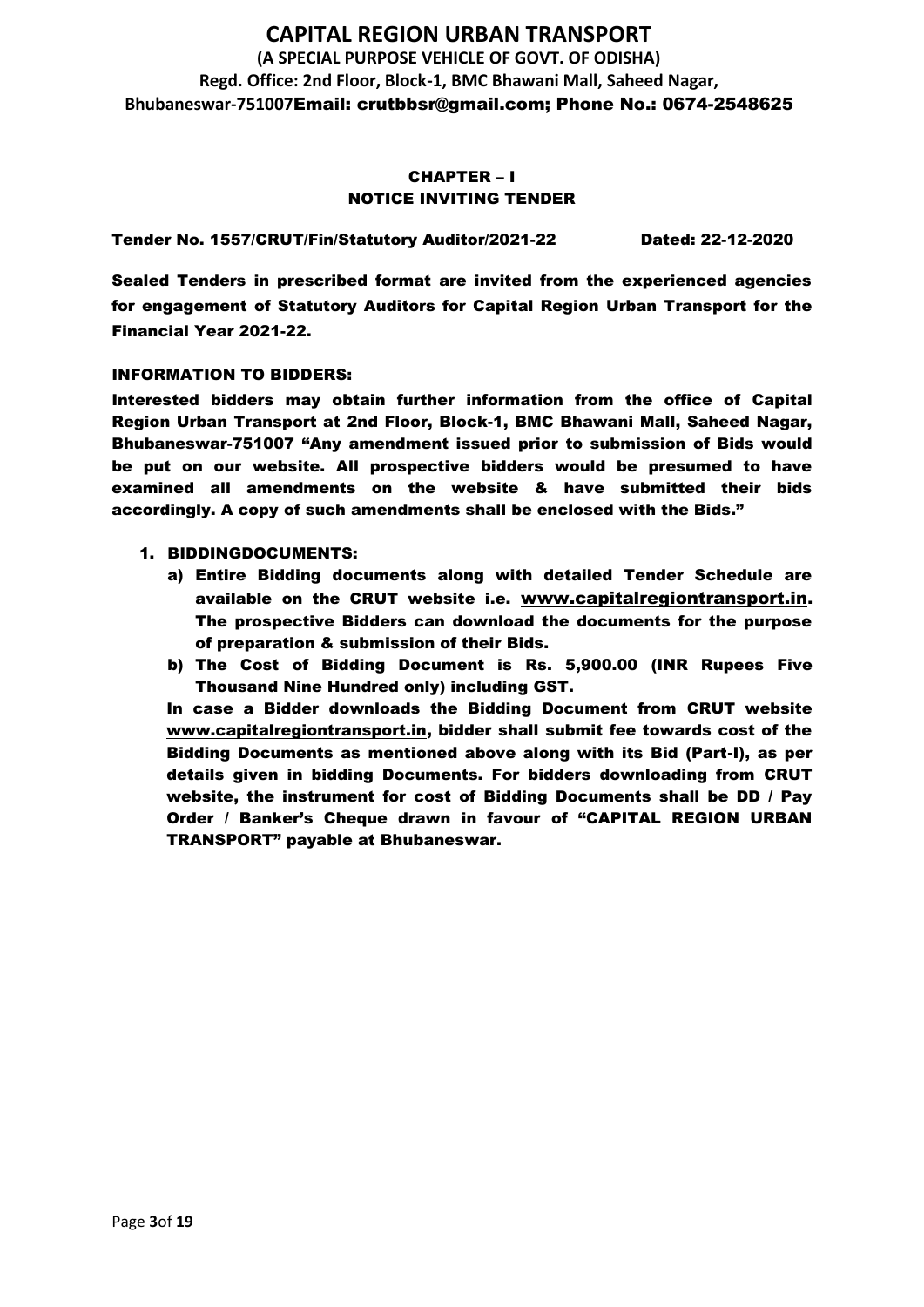### 2. SALIENT FEATURES OF THEBIDS:

| SI.<br>No. | <b>Particulars</b>                                                 | <b>Detailed of Tender</b>                                                                                                                                                                                                                                  |  |
|------------|--------------------------------------------------------------------|------------------------------------------------------------------------------------------------------------------------------------------------------------------------------------------------------------------------------------------------------------|--|
| 1.         | <b>Bid Enquiry No.</b>                                             | <b>Tender No. 1557/CRUT/Fin/Statutory</b><br>Auditor/2021-22 Dated: 22-12-2020                                                                                                                                                                             |  |
| 2.         | <b>Name of the Work</b>                                            | <b>Engagement of Statutory Auditors for Capital</b><br>Region Urban Transport for a period of 5 years<br>from the Financial Year 2021-22.<br>GST Audit for the FY 2018-19, 2019-20& 2020-21 in<br>addition to above 5 years.                               |  |
| 3,         | <b>Bid</b><br>Cost<br>of<br><b>Document</b>                        | <b>INR Rs. 5,900.00 (Rupees Five Thousand &amp; Nine</b><br><b>Hundred only including GST.)</b>                                                                                                                                                            |  |
| 4.         | <b>Bid Security</b><br>(Earnest<br><b>Money</b><br><b>Deposit)</b> | Rs. 10,000 (Rupees Ten Thousand only)<br>The amount of earnest Money shall be deposited by<br>way of Banker's Cheque / Demand Draft / Pay Order<br><b>"CAPITAL</b><br><b>REGION</b><br><b>URBAN</b><br>to<br>payable<br><b>TRANSPORT</b> " at Bhubaneswar. |  |
| 5.         | <b>Availability</b><br>of<br><b>Tender</b><br><b>Documents</b>     | At CRUT website-www.capitalregiontransport.in                                                                                                                                                                                                              |  |
| 6.         | Date of availability<br>of<br><b>Bid Documents</b>                 | 24-12-2020                                                                                                                                                                                                                                                 |  |
| 7.         | of<br><b>Date</b><br><b>Submission of Bid</b><br><b>Documents</b>  | 21-01-2021 up to 3.00 P.M.                                                                                                                                                                                                                                 |  |
| 8.         | <b>Date of Opening of</b><br><b>Technical Bid</b>                  | 21-01-2021 at 4.30 P.M.                                                                                                                                                                                                                                    |  |
| 9.         | <b>Date of Opening of</b><br><b>Price Bid</b>                      | To be intimated later.                                                                                                                                                                                                                                     |  |
| 10.        | <b>Period of Contract</b>                                          | For the period of five years from the FY 2021-2022.                                                                                                                                                                                                        |  |
| 11         | <b>Validity Period of</b><br><b>Bid</b>                            | 180 Days from the date of opening of Technical bid of<br>the tender                                                                                                                                                                                        |  |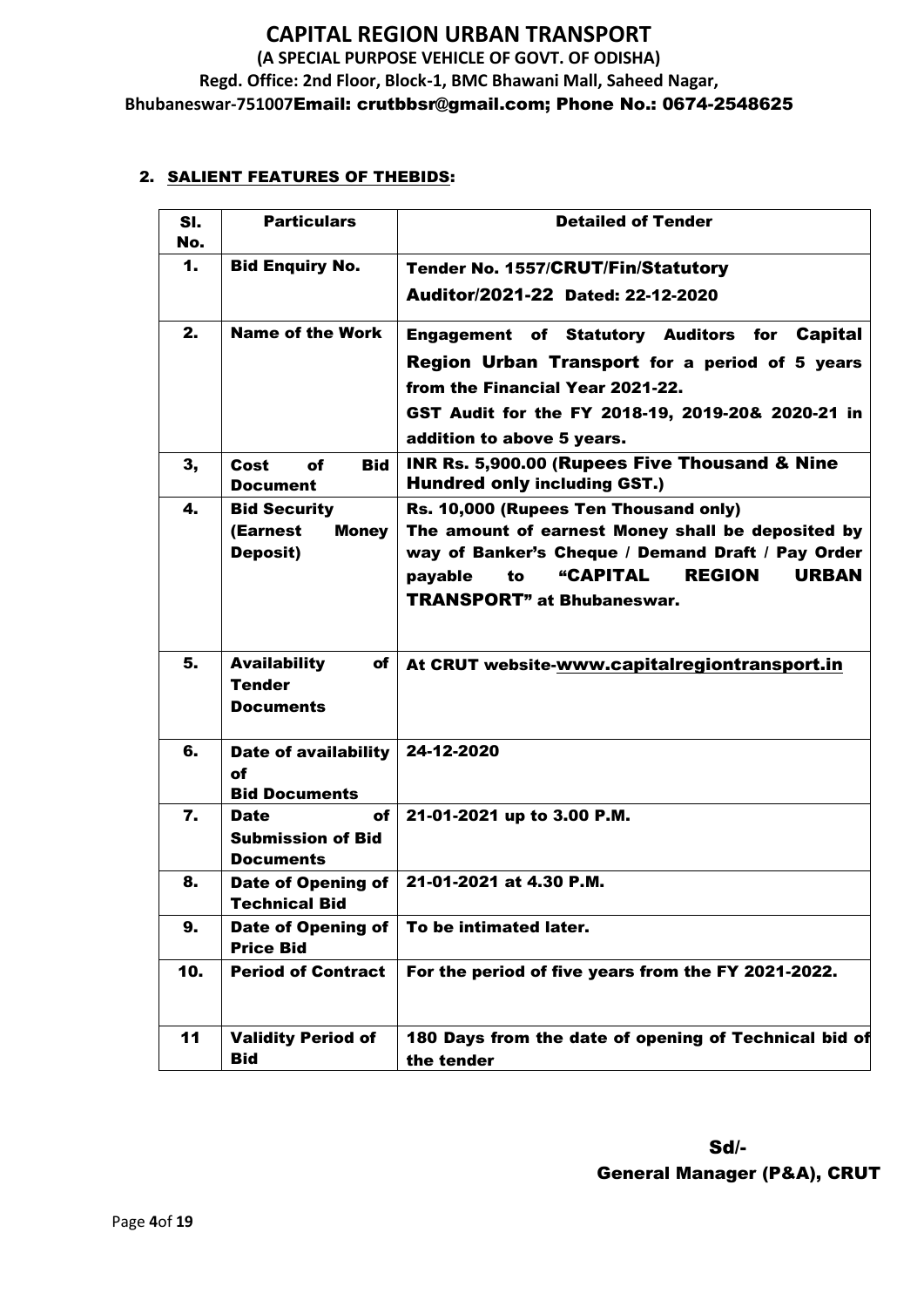#### CHAPTER – II

Tender No.1557/CRUT/Fin/Statutory Auditor/2021-22 Dated: 22-12-2020

Back Ground:

In 2010, Bhubaneswar Puri Transport Services was created with a mandate to manage and operate the bus services on intra city as well as inter-city routes in Bhubaneswar and between Bhubaneshwar, Puri, Cuttack and Khurda.

Over the years BPTS evolved into Capital Region Urban Transport, more commonly known as CRUT on May 4, 2018, with the vision to reorganize the public transit services in the city. It is the primary agency providing public transit services within the capital city of Bhubaneswar and in its neighbouring cities of Cuttack and Puri & Khurda.

With a vision to provide excellence in public transit service and strive for continuous improvement of the Capital Region's transportation system, CRUT is committed to redefining "The Way We Move", by providing mobility options to the residents that will support a more sustainable future for all. CRUT has expanded the definition of public transit to integrate multimodal alternatives for residents and visitors with its new team of experts representing the domains of transportation planning, technology, operations, and communications.

CRUT has rolled out its new buses under title `MO BUS' meaning 'my bus' on November 6th, 2018.

- 1. SCOPE OFWORKS:
	- i. Scope of Work: This will include carrying out the Statutory Audit/Tax Audit/GST Audit of M/s. Capital Region Urban Transport & submission of Audit report within the schedule time to the Finance Division. Detailed Scope of Audit is attached as Annexure – I.
	- ii. Audit Calendar: Audit calendar for carrying out the Statutory Audit shall be prepared by the successful bidder after receipt of order and submit to the Finance Dept. for consideration. Firm, so appointed, shall commence the GST audit for the FY 2018-19 & 2019-20 immediately and file the GST Audit within the deadline.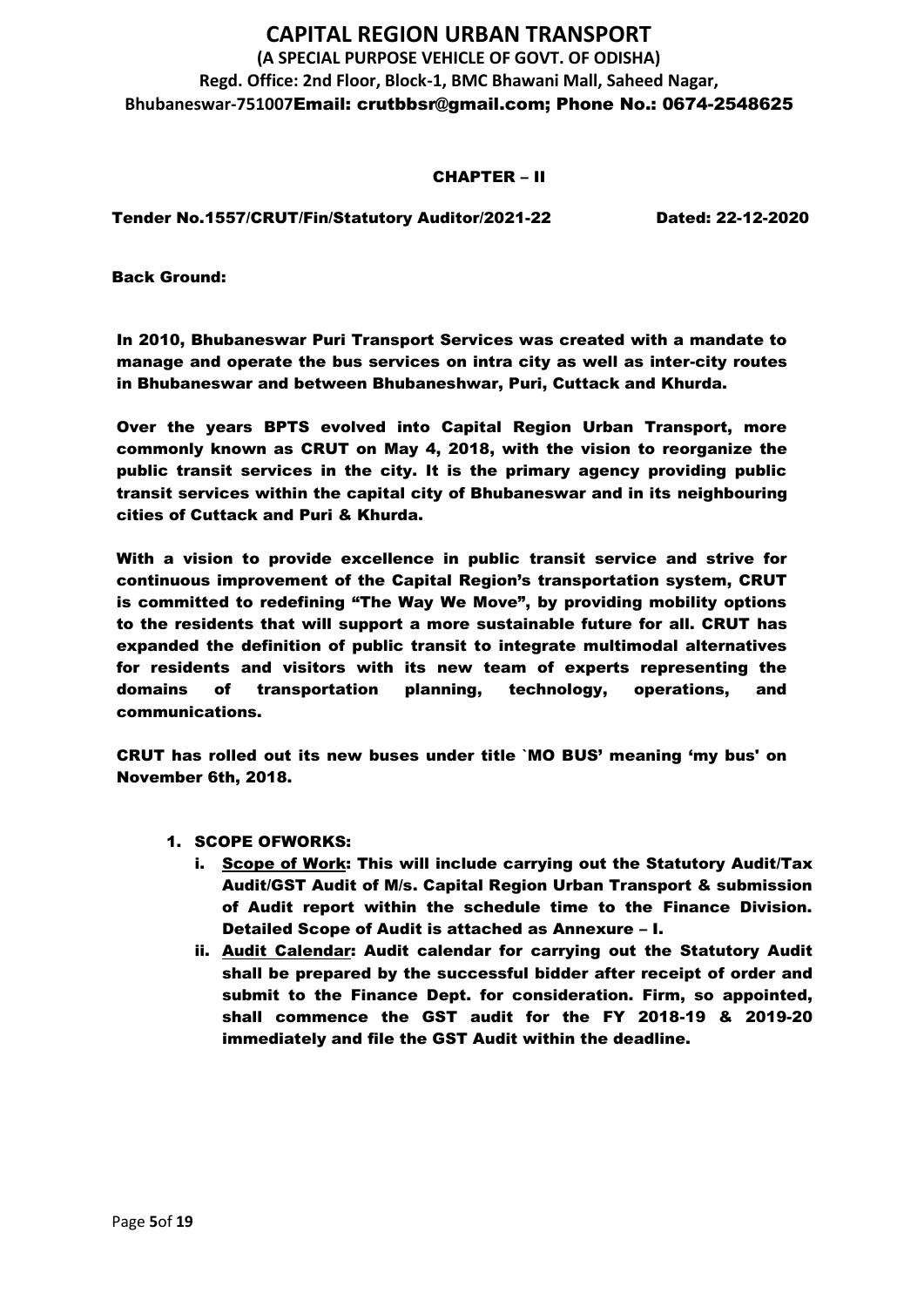- 2. CONTRACT PERIOD: For 3 years from the FY 2021-22.
- 3. DATE OF COMMENCEMENT OF JOB: Immediately after issue of work order.
- 4. EARNEST MONEY DEPOSIT: Each Tender must be accompanied with the non-interest bearing pre-bid Earnest Money Deposit of Rs. 10,000/- (Rupees Ten thousand only) in the form of Demand Draft/Pay Order/Banker's cheque drawn on any Scheduled/Nationalized Bank in favour of "CAPITAL REGION URBAN TRANSPORT" Payable at Bhubaneswar. Tender without prescribed Earnest Money shall be liable for rejection. The Earnest Money of the successful bidder shall be converted into Security Deposit which bears no interest and shall be refunded within 30 (Thirty) days from the date of completion of the job. Earnest money of the unsuccessful bidder will be refunded after finalization of the tender which will be duly intimated. CRUT will have the absolute right to adjust security deposit in case the firm defaults in carrying out the job as per the scope of work.
- 5. ELIGIBILITY CONDITION (Pre-qualification Criteria):

In order to qualify in the Technical Bid, the bidder must submit the documentary evidences in support of the followings along with the Technical Bid i.e. Part-I:

- a. Firm should be a partnership Firm / Limited Liability Partnership Firm (LLP) for which copy of Firm Registration Certificate (FRC) issued by The Institute of Chartered Accountants of India and Copy of Certificate of practice of all the partners / members of firm to be submitted. Memorandum & Articles of Association in case of a LLP, Registered Partnership Deed in case of Partnership firm.
- b. The Firm / Auditor should meet the provisions of the Companies Act, 2013, Companies (Audit & Auditors) Rules 2014, GST Act & Rules and any other applicable provisions which may be applicable to become the Auditor of the Company.
- c. The bidder should have 5 years of experience in conducting Statutory audit &at least 2 years experience in GST Audit during last 5(Five) years ending 31.03.2020 in Govt. / Central / State PSUs preferably having experience in transport sector. Copy of Work Order and work Completion Certificate in support of experience from the client to be submitted.
- d. The bidder should have at least 3 full time partners, out of which Two should be FCA.
- e. The bidder should have average annual Turn Over of at least Rs. 40Lakhsduringlastthreeyearsending31.03.2020.CopyofBalanceSheet &Statement of Profit & Loss Accounts / Income Tax Return tobe submitted as a proof of Annual Turn Over duly certified by practicing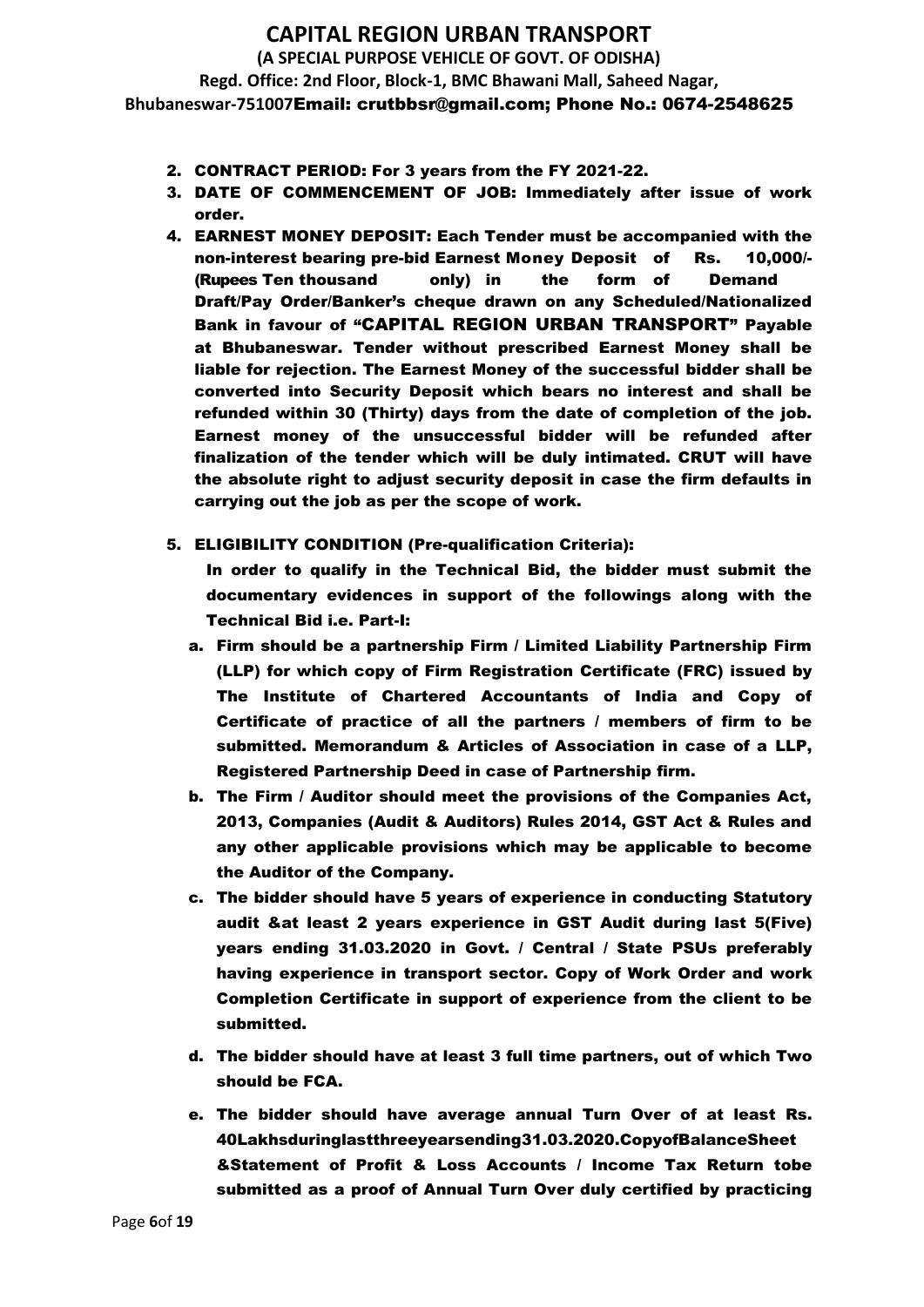#### Chartered Accountant.

- f. The bidder should have its Head office in Odisha and branch office in Bhubaneswar.
- g. The bidder should submit the copy of PAN Card, GST Registration Certificate and C & AG empanelment Certificate for the FY 2019-20 & 2020-21.
- h. A declaration is to be submitted by the bidder in his letter head that the bidder has carefully read all terms and conditions of the tender document and is fully satisfied and accepted all the terms and condition of the tender as per the format enclosed as per Annexure – II.
- i. The bidder should have submitted an undertaking in bidder's letter head that the bidder has not been blacklisted / debarred by any PSU/Govt. at any point of time as per the format given in Annexure-III.

Note: Overwriting / correction / erase/ use of white ink should be avoided in the offer. However, if any overwriting / correction / erase are inevitable, the same should be authenticated with the signature & seal of the bidder. All Pages of tender documents and documents submitted to be self-attested by the tenderer.

### 6. EVALUATION OF THEBIDS:

- The Part-I Technical Bid: The Part-I Technical Bid: A bidder has to secure at least 70 % of marks out of 100 in Technical proposal to qualify for opening of Part-II i.e. Price Bid for Selection of Internal Audit Firms.
- The bidders are required to quote their price both in figures & words in the PRICE BID format enclosed as Annexure-IV of the Tender Schedule (Part-II). The bidders are required to quote their Total price (Exclusive of GST).
- Price Bids of the bidders, whose Technical bids are technically qualified, will be opened in the presence of the bidders or their authorized representatives on a scheduled date and time which will be intimated in advance through Letter/Fax/Telephone/email.
- The L-1 bidder will be evaluated on the basis of lowest quoted Price mentioned in the Price Bid.

• In case of more than one CA firm quoted the same fee, the firm securing highest mark in technical bid shall be selected.

In case there is any discrepancy between figures and words, then the amount quoted in words will be considered for evaluation.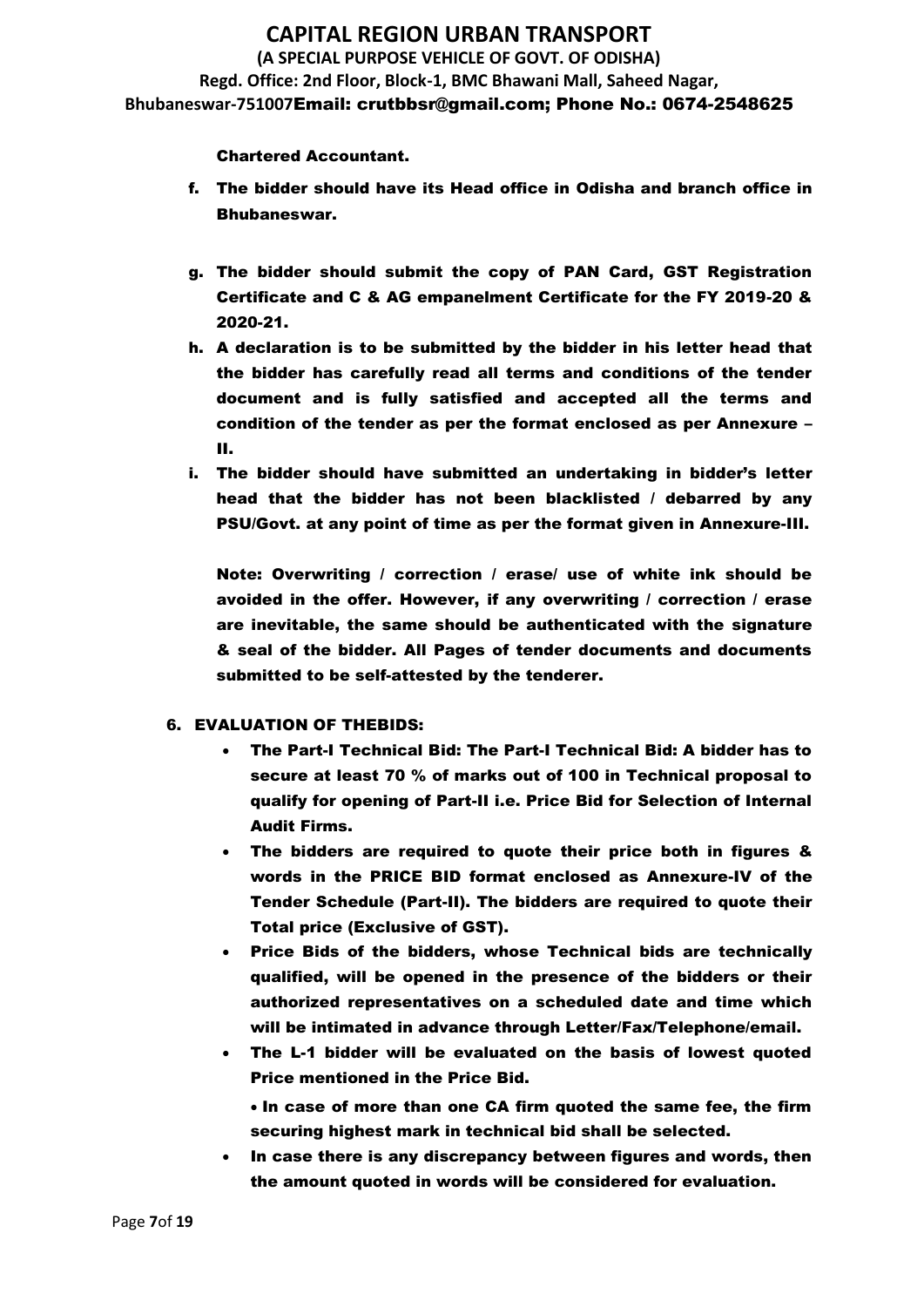### 7. SELECTION PROCESS

| SI.No          | <b>Criteria</b>                                                                                                                                                                                                                                          | <b>Maximum</b><br><b>Marks</b> | <b>Supporting Documents</b><br><b>Required</b><br>То<br>Be<br><b>Furnished</b><br>Along<br>With<br><b>This Form</b>                                                                       |
|----------------|----------------------------------------------------------------------------------------------------------------------------------------------------------------------------------------------------------------------------------------------------------|--------------------------------|-------------------------------------------------------------------------------------------------------------------------------------------------------------------------------------------|
| 1              | No. of years of experience of the firm.<br>5 years-10 marks, for every additional<br>2 year-1 mark subject to maximum of<br>15 marks                                                                                                                     | 15                             | Firm constitution<br>certificate<br>issued<br>by<br>ICAI<br>as<br>on<br>31.03.2020.                                                                                                       |
| $\overline{2}$ | Average Audited Turnover of the CA<br>Firm during last three<br>Financial Years-2017-18, 2018-19 and<br>2019-20 having Turnover of Rs.40 Lakh<br>$-10$ marks.<br>For every additional turnover of Rs.5<br>lakh-1 mark subject to maximum of 15<br>marks. | 15                             | <b>Copies of Self certified Audited</b><br><b>Balance Sheets and Statement</b><br>of Profit & Loss for the financial<br>years- 2017-18, 2018-19 and<br>2019-20.                           |
| 3              | No. of Partners (FCA) @ 2.5<br>Marks for each partner, maximum up<br>to 10 marks                                                                                                                                                                         | 10                             | Copies of Firm constitution<br>certificate along with Fellow<br>Certificate of Practice of the<br>Partner as on 31.03.2020.                                                               |
| 4              | No. of Partners (ACA) @ 1.5<br>Marks for each partner, maximum up<br>to 5 marks                                                                                                                                                                          | 5                              | Copies of Firm constitution<br>certificate along with Associate<br>Certificate of Practice of the<br>Partner as on 31.03.2020.                                                            |
| 5              | Older partner having association for<br>$<$ 1 Yr - 0 Mark<br>1 to 5 Yrs - 4 Marks<br>$6$ to 10 Yrs – 6 Marks<br>11 to 15 Yrs-8 Marks<br>> 16 Yrs-10 Marks<br>Maximum up to 10 marks                                                                      | 10                             | Copies of Firm constitution<br>certificate along with Associate<br>/Fellow Certificate of Practice<br>of the Partner from Respective<br>Institutes as on 31.03.2020.                      |
| 6              | <b>Number of Staff:</b>                                                                                                                                                                                                                                  |                                |                                                                                                                                                                                           |
| (i)            | <b>Qualified (CA)-</b><br>1 Mark per Staff, maximum up to 5<br><b>Marks</b>                                                                                                                                                                              | 5                              | <b>Copies of Final Pass Certificate</b><br>issued by CA Institute duly<br>certified by the Applicant Firm.                                                                                |
| (ii)           | Semi Qualified (Inter CA):<br>1 to 5 Staff-3 Marks<br>6 to 10 Staff-4 Marks<br>>10 Staff-5 Marks                                                                                                                                                         | 5                              | Copies of the Intermediate<br>Pass Certificate issued by the<br>CA Institute and the copy of<br>the appointment letter of the<br>concerned staff duly certified<br>by the Applicant Firm. |
| (iii)          | <b>Other Staff (Article Staff/Auditor)</b><br>1 to 10 Staff $-$ 3 Marks<br>11 to 20 Staff $-$ 4 Marks<br>> 20 Staff- 5 Marks                                                                                                                             | 5                              | List of the concerned staff<br>along with details ofhighest<br>qualification<br>hold<br>by the<br>concerned staff duly certified<br>by the Applicant Firm.                                |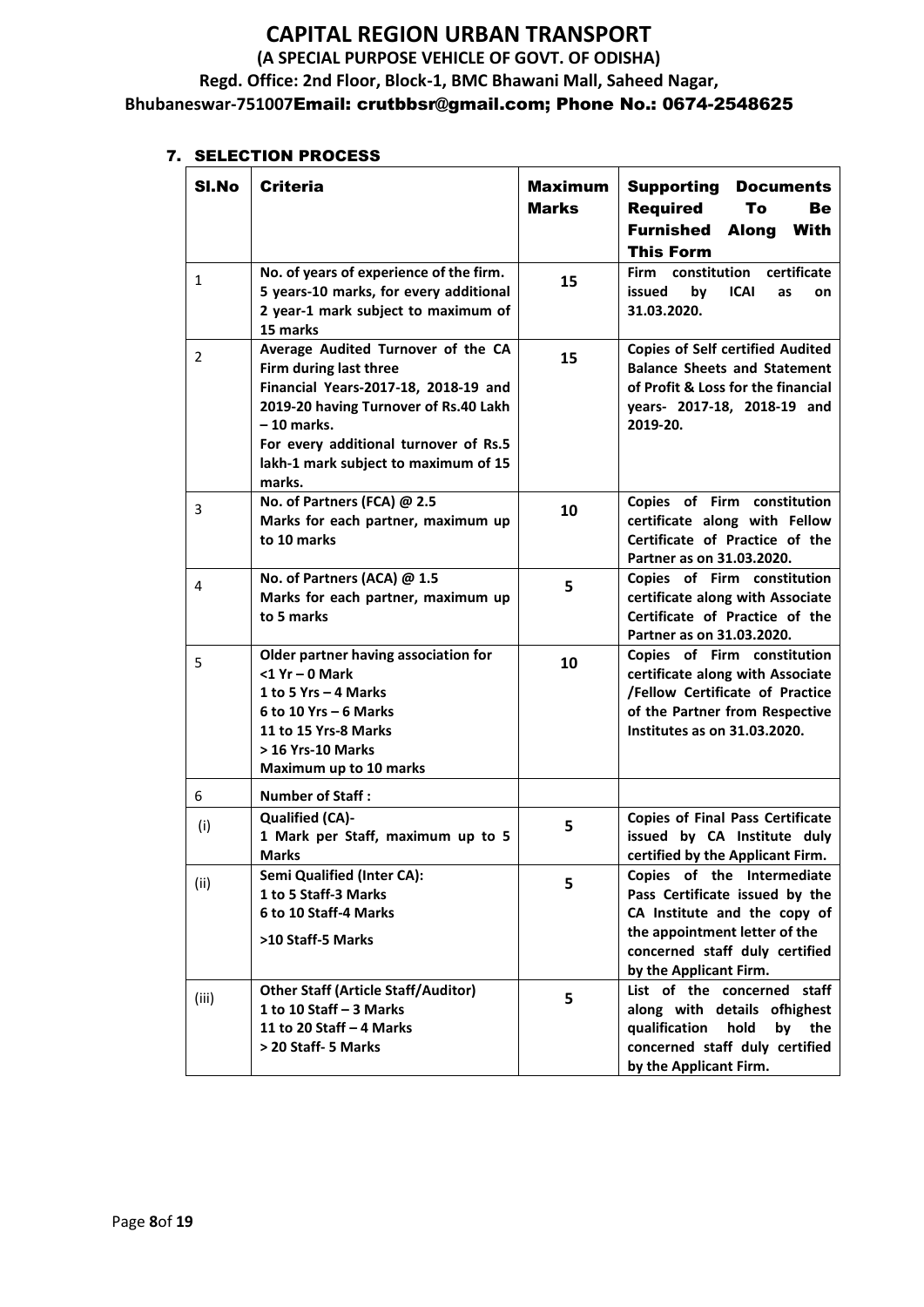| $\overline{7}$ | Experience in Govt. Sector in Last 5<br>Years (2015-16, 2016-17, 2017-18,<br>2018-19 & 2019-20)<br>for Statutory Audit.<br>The number of audited organization<br>(other than branch audit ofbanking<br>organization/financecompanies)<br>@<br>2Marks for each year of audit<br>maximum up to 15 marks | 15  | <b>Copies</b><br>of<br>of<br>Letter<br><b>Engagement/Work</b><br>Order<br>and<br><b>Certificate</b><br>of<br><b>Completion</b> issued<br>bv<br>the<br>organization. |
|----------------|-------------------------------------------------------------------------------------------------------------------------------------------------------------------------------------------------------------------------------------------------------------------------------------------------------|-----|---------------------------------------------------------------------------------------------------------------------------------------------------------------------|
| 8              | Experience in Transport Sector in Last<br>5 Years (2015-16, 2016-17, 2017-18,<br>2018-19<br>&<br>2019-20)for<br>Internal/statutory Audit.<br>The number of audited organization<br>1 Marks for each year of audit<br>maximum up to 5marks                                                             | 5   | <b>of</b><br><b>Copies</b><br>of<br>Letter<br>Engagement/Work<br>Order<br>and Certificate<br>οf<br>Completion<br>issued by the organization.                        |
| 9              | <b>Experience in GST Audit</b>                                                                                                                                                                                                                                                                        | 5   | of<br><b>Copies</b><br>Letter<br>οf<br>Engagement/Work Order and<br><b>Certificate of Completion</b><br>issued by the organization.                                 |
| 10             | The partners / qualified assistants<br>having certified ISA (CISA) or Diploma<br>in ISA (DISA) qualifications-2.5 marks<br>per person maximum up to 5marks                                                                                                                                            | 5   | <b>DISA</b><br>of<br>CISA/<br><b>Copies</b><br>certificate.                                                                                                         |
|                | <b>Total</b>                                                                                                                                                                                                                                                                                          | 100 |                                                                                                                                                                     |

#### 8. AUDIT FEES

• Minimum amount of audit fees shall be

| For Statutory Audit : Rs. 40,000/- |                  |
|------------------------------------|------------------|
| <b>For Tax Audit</b>               | $:$ Rs. 15.000/- |

| I VI TAA AWUR        | <u>, KJ, IJJUUT</u> |
|----------------------|---------------------|
| <b>For GST Audit</b> | : Rs.15,000/-       |

Total fees : Rs.70,000/-

(Total Audit Fees Rupees Seventy Thousand only) per annum. The Fee is exclusive of applicable GST which shall be paid extra. Any tender submitted below the minimum amount shall be rejected temporarily.

• In case of more than one CA firm quoted the same fee, the firm securing highest mark in technical bid shall be selected.

### 9. AWARD OFCONTRACT:

- CRUT reserves the right to accept or reject any or all tenders without assigning any reason thereof.
- CRUT reserves the right to reject any part or whole of the tender without assigning any reason whatsoever. For such cancellation the tenderer shall not be entitled to claim any cost, charges,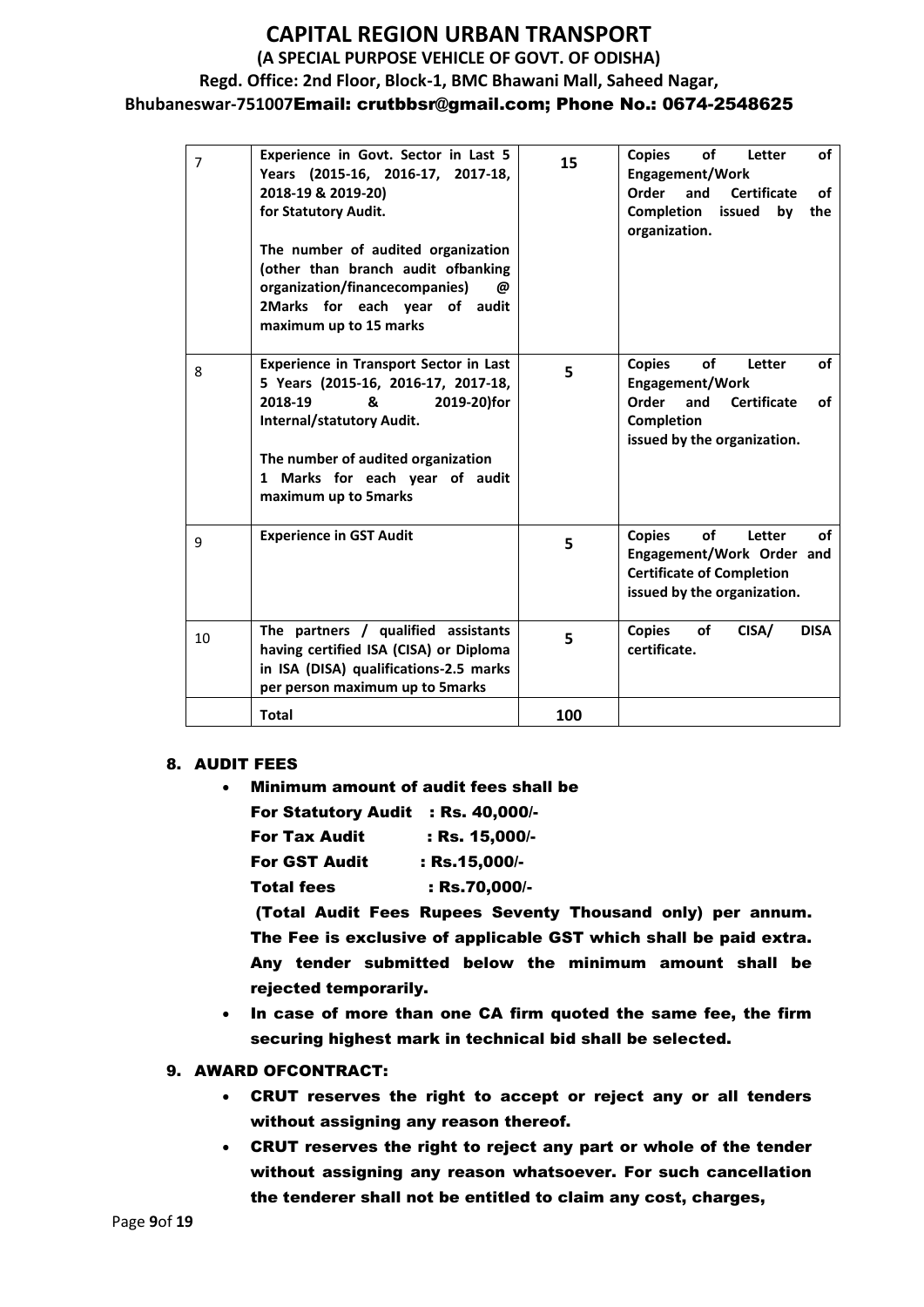# **CAPITAL REGION URBAN TRANSPORT**

**(A SPECIAL PURPOSE VEHICLE OF GOVT. OF ODISHA) Regd. Office: 2nd Floor, Block-1, BMC Bhawani Mall, Saheed Nagar, Bhubaneswar-751007**Email: crutbbsr@gmail.com; Phone No.: 0674-2548625

- expenses incidental to or incurred by him through or in connection with the preparation and submission, without assigning any reason whatsoever.
- CRUT also reserves the right not to accept the lowest offer(L-1).
- Award of contract shall be made at the absolute discretion of CRUT.
- 10. SUBMISSION OF BILLS: Bill in triplicate along with the Audit Report will be submitted to GM (P&A), CRUT for settlement of payment.
- 11. PAYMENTS TERMS:
	- All payments shall be made through e-payment.
	- Payment in full against the Invoice will be made within 45 days after submission of Audit Report in line with the Scope of Work as defined earlier.
- 12. TAX DEDUCTED AT SOURCES: Income Tax, GST & other taxes including Surcharge and Cess as applicable shall be deducted at source from the bill.
- 13. PENALTY: In case the successful bidder fails to take up the work after issuance of Work Order, CRUT may at its discretion, impose upon any or all of the following penalties:
	- Cancellation of Work Order.
	- Forfeiture of Earnest Money / Security Deposit.
	- Recovery of extra cost incurred by CRUT for getting the work done through other sources.
	- Blacklisting of the Bidder.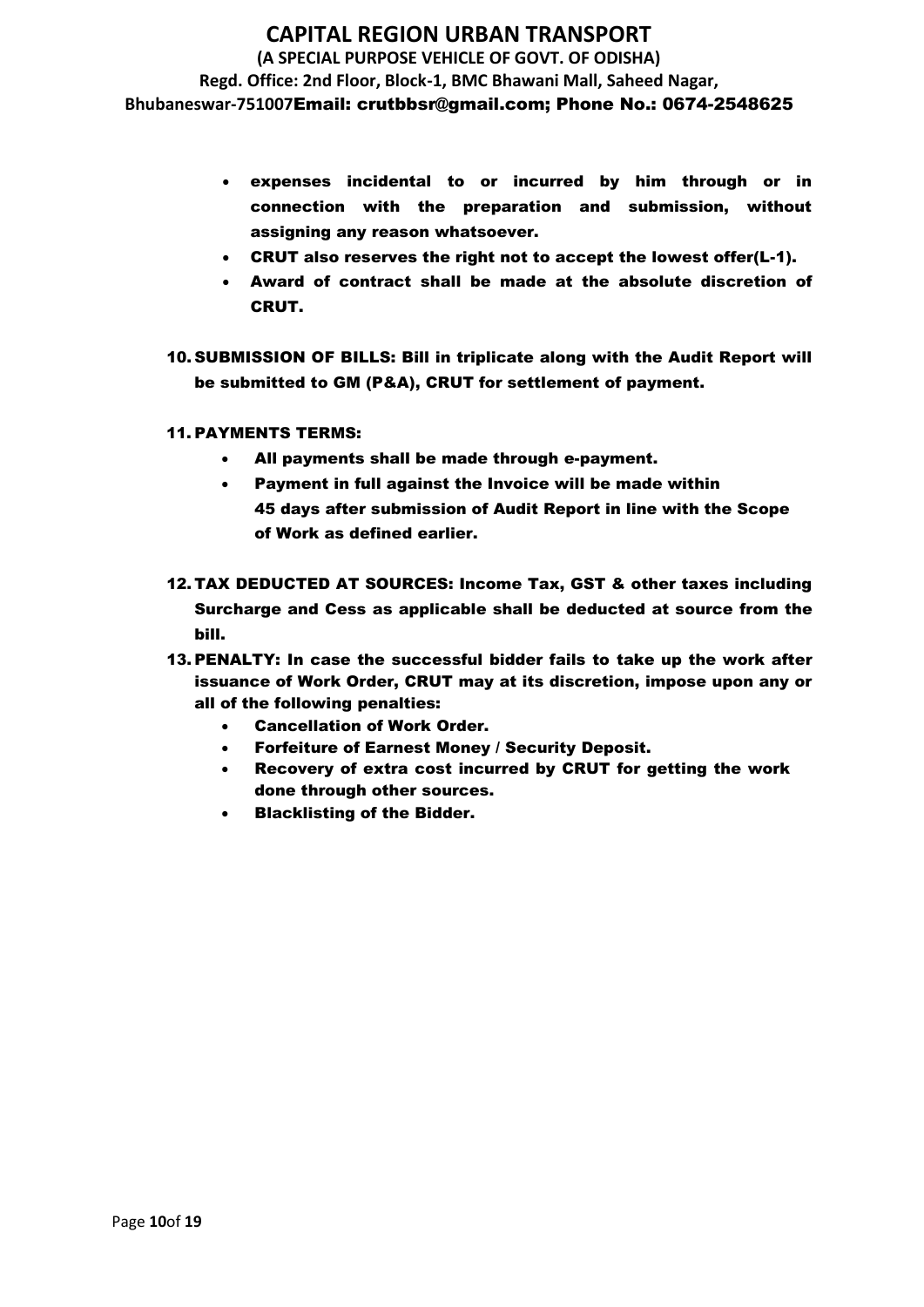#### CHAPTER-III

#### GENERAL CONDITIONS

#### 1- DEFINITIONS:

- a) Tenderer/Bidder: Tenderer/Bidder means Proprietorship, Partnership Firm, Limited Liability Partnership Firm (LLP) willing to participate by accepting terms and conditions given in the tender documents.
- b) Tender: Tender means the work to be performed according to the tender documents (both technical) submitted by the bidder for consideration of CRUT.
- c) Name of the Tender: Name of the Tender means the work to be performed by the bidder/renderer.
- d) Technical Bid: Technical Bid means documents regarding eligibility condition as stipulated in the tender documents for qualifying the bidder for consideration of the Price Bid.
- e) Price Bid: Price Bid means the document containing the scheduled rate to be considered for the purpose of evaluation and award of contract.
- g) Bidder / Agency: Bidder / Agency means the Proprietorship, Partnership Firm, Limited Liability Partnership Firm (LLP) whose tender has been accepted by CRUT.
- h) CRUT: CRUT means "Capital Region Urban Transport". A special purpose vehicle to Govt. of Odisha and its registered office at2nd Floor, Block-1, BMC Bhawani Mall, Saheed Nagar, Bhubaneswar-751007.
- i) Employer: Employer means "Capital Region Urban Transport".
- j) Competent Authority: Competent Authority means Managing Director (MD) or any officer designated by the MD.
- k) Taxes: Taxes means Income Tax, Surcharge, GST and any Other Tax, Levy, Fees, Cess as imposed by the Government from Time to Time.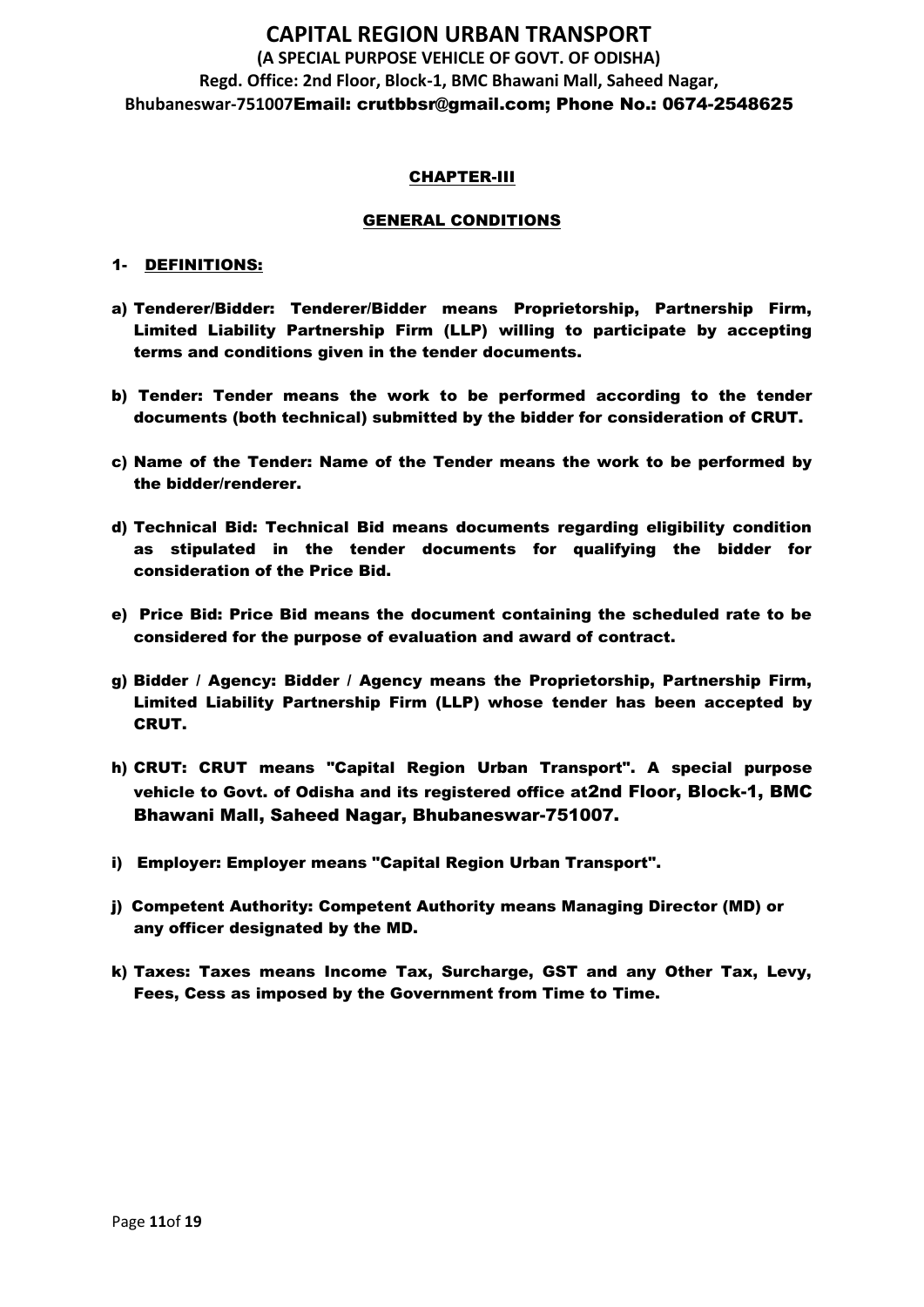#### 2. TENDER SUBMISSION:

The bidder shall submit the Tender in 2 (two) parts consisting of Part-I (Technical Bid) and Part-II (Price Bid) each in separate envelopes duly sealed and superscribed with the Tender Notice Number.

The instruments of Earnest Money Deposit & Cost of Tender document are to be put in a separate envelope duly sealed and superscribed with the word "Earnest Money Deposit & Cost of Tender Document".

All the 3 (three) envelopes containing (a) Part - I, (b) Part – II and (c) Earnest Money & Cost of Tender shall be put in a 4th (fourth) envelope duly sealed, super scribed with Tender Notice No., Name of the job, date of opening of Technical Bid and addressed to GM (P& A) of Capital Region Urban Transport, Bhubaneswar.

Tender not submitted with Cost of tender Paper/ EMD/ Part – I/Part - II in separate covers properly sealed as prescribed above shall be considered as invalid and will be rejected.

Tenders can be submitted either by post, courier service or deposited in the Tender box in the office CRUT. However, CRUT shall not be responsible for delay occurring in postal/ courier services resulting in non- submission of the bid documents within scheduled date and time.

Tenders not received in prescribed format will be liable to be summarily rejected. Conditional Bids not adhering to the Tendered terms and conditions are liable to be rejected. Tenders will be received up to 3.00 P.M. on 21-01-2021 and will be opened on the same day at 4.30 P.M. in the presence of bidders or their authorized representatives.

The bidders will be intimated about the date & time of the price bid opening in advance through Letter/Fax/Telephone/ e- mail.

Bidders should indicate their Bank A/c details for making payments through RTGS/NEFT. CRUT reserves the right to accept or reject any or all tenders or distributes the work amongst different bidders without assigning any reason thereof.

The tender document shall have to be signed by the bidder in each page and the terms & conditions must not be altered; failing which, the tender will be rejected.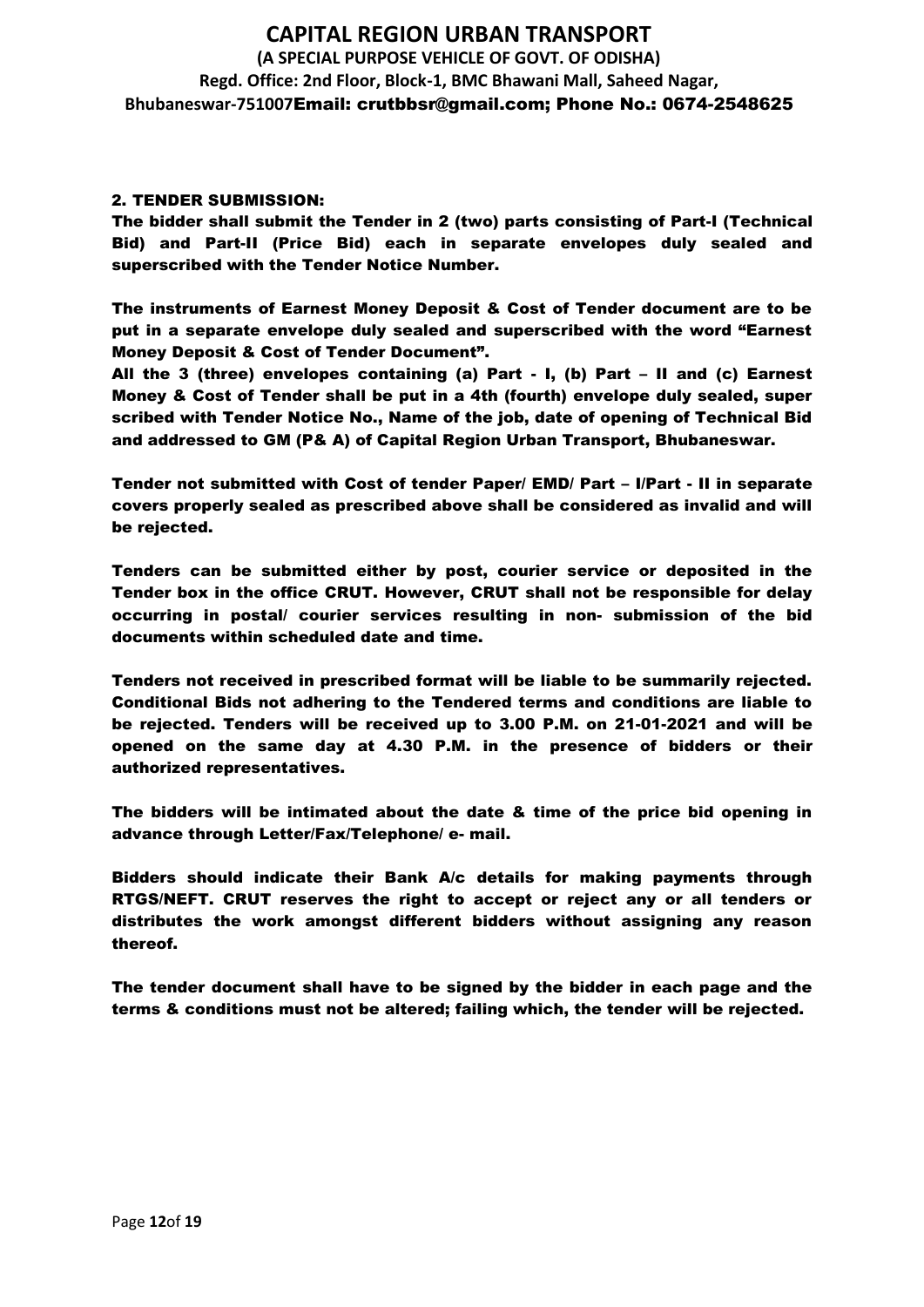#### 3. OPENING OF TENDER:

Part – I, i.e. Technical Bid shall be opened in the presence of the bidders or their authorized representative on 21-01-2021 at 4.30P.M.

Part – II i.e. Price Bid of the Bidders, whose Technical Bids are found acceptable shall be opened afterwards on a suitable date, which will be intimated to the bidders in due course through Letter/Telephone/e-mail.

CRUT also reserves the right to cancel/postpone the date of receipt and opening of the Tender without bearing any liability whatsoever, consequent upon such decision.

4. VALIDITY: 180 Days from the date of opening of Technical bid of the tender.

5. TERMINATION OF CONTRACT: In case the successful bidder declines to take up the work, CRUT reserves the right to terminate the contract and forfeit the earnest money/security deposit of the agency. In such eventuality, the agency will have no claim for the cost which might have incurred for taking up the work and the cost of the work which have been incurred by that time and the work may be rescinded.

6. FORCE MAJEURE CLAUSE: If, at any time, during the currency of this contract, the performance in whole or in part, by either party, of any obligation under this contract, shall be prevented or delayed by reasons of war, hostility, acts of public enemy, civil commotion, sabotage, fires, floods explosions, epidemic, quarantine restrictions, Acts of State or other Acts of God, hereinafter referred to as eventualities, then, provided notice of the happenings of any such eventuality is given by either party to the other, within 15 days from the date of occurrence thereof, neither party shall by reason of such eventuality be entitled to terminate this contract, nor shall either party have any claim for damages against the other, in respect of such non-performance or delay in performance and work under this contract shall resume as soon as practicable after such eventuality has come to an end or ceased to exist and the decision of the Employer as to whether the work has to be resumed shall be final and conclusive.

Should one or both parties be prevented from fulfilling their contractual obligations by a state of *force - majeure* lasting continuously for a period of at least three months, the two parties should consult each other regarding further implementation of the contract, provided always, that if no mutually satisfactory arrangement is arrived at, within a period of a month, from the expiry of three months referred to above, the contract shall be deemed to have expired at the end of the said 4th month referred to above, in which event the liability under the contract shall be settled taking into consideration the work carried out by the Contractor up to the expiry date without prejudice to the rights of Employer arising prior to the expiry date.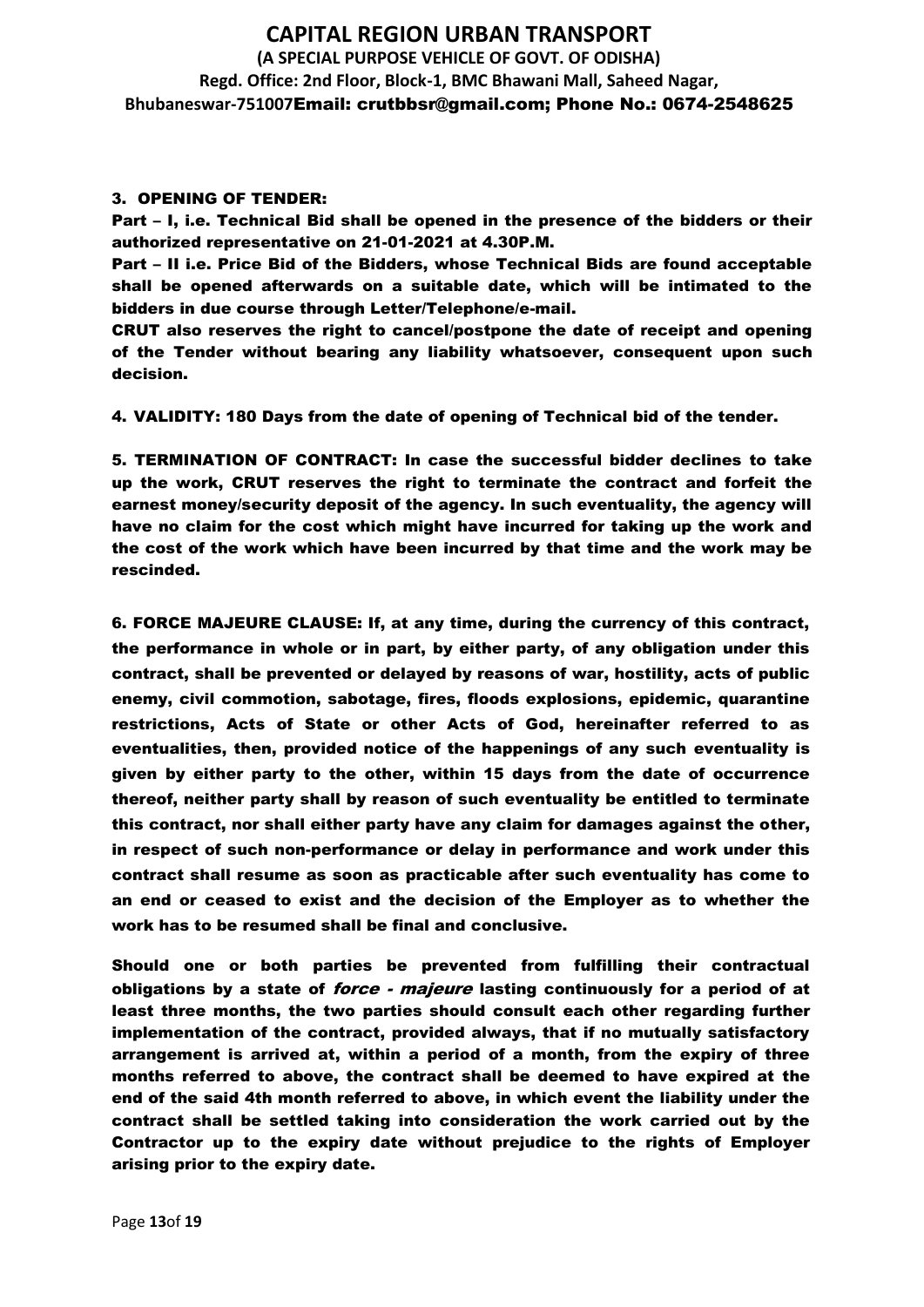7. ILLEGAL GRATIFICATION: If the bidder is found to be involved in any illegal gratification during the currency of the contract, the entire bid is liable for rejection.

8. MODIFICATION OF CONTRACT: No modification and alteration of the contract / agreement will be allowed during the currency of the contract. However, difficulties, if any, experienced while implementing/ execution of the contract, the same can be addressed with the approval of the General Manager (P&A),CRUT.

9. ASSIGNMENT: The work order under this Tender Notice is not assignable or transferable in full or in part by either party.

10. LAWS GOVERNING THE WORK ORDER: The Work Order shall be subject to Indian Laws, Rules and Regulations, notifications etc. issued by the Govt. from time to time. Chapter-I, Chapter-II and Chapter-III will be integral part of the tender document/agreement.

11. ARBITRATION: Any dispute or difference under or arising out of or in respect of the work order shall be referred to the General Manager (P&A), CRUT.,  $2^{\mathsf{nd}}$ Floor, Block-1, BMC Bhawani Mall, Saheed Nagar, Bhubaneswar-751007 or his authorized representative as sole arbitrator and the decision of the sole arbitrator on the matter in dispute shall be final and binding on the contractor and the company. The arbitration shall be carried out as per Arbitration Act, 1996 & rule made there under as amended from time to time. In the event of failure to settle the dispute through arbitration, either party can refer the dispute to the court of Law. In that case the jurisdiction of court shall be Bhubaneswar only.

12. COUNTER OFFER: Any offer of the agency(s) which stipulates deviations from the terms & condition stipulated in the tender schedule will be treated as counter offer and may be liable for rejection.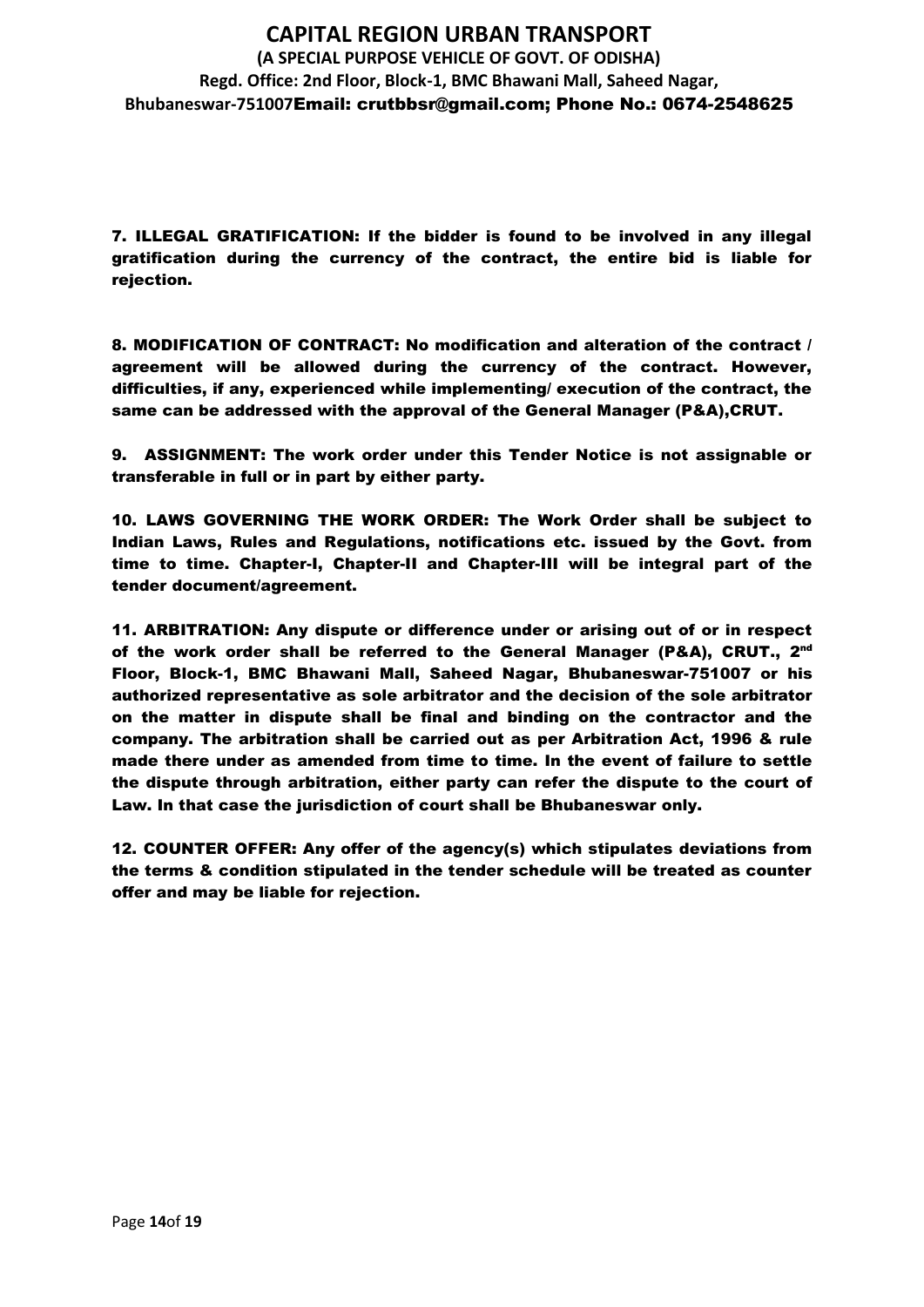Annexure – I

#### Scope of Work

- $\triangleright$  To check the compliance with policies / circulars / procedures / guidelines and report the non-compliance for corrective actions and suggest for procedures wherever required.
- $\triangleright$  To check the Statutory Compliance and report non-compliance / incorrect compliance for corrective actions.
- $\triangleright$  To study the internal financial controls and its adequacy and suggest for improvements/ new controls as required.
- $\triangleright$  Vouching & verification of day to day transactions w.r.t. revenue collections, salary payments, party bills payment, office maintenance, deposits, investment maturity claims etc. and suggest for corrective actions, suggesting improvements.
- $\triangleright$  Scrutiny of the ledger accounts
- $\triangleright$  Checking of Bank Reconciliation and other Reconciliation statements
- $\triangleright$  Compliance with various Statutory Laws like Income tax, GST and other laws with regard to Payment, submission of Returns, payment of Advance Tax within stipulated framework as per relevant law &guidelines.
- $\triangleright$  Preparation of Financial Statements as per the Accounting Standards & Accounting policies and submit the Statutory Audit Report, Tax Audit Report and fling the Income Tax return.
- ➢ Preparation & filling of GST Audit Report and Annual return.
- $\triangleright$  Any other Audit work that may be felt by the auditor &/or management necessary to be included in the scope of Statutory audit.
- $\triangleright$  Completion of Statutory Audit by 31<sup>st</sup> July of the following financial year.
- $\triangleright$  Attend the Board meeting and General meetings of the Company as per the provisions of the Companies Act, 2013.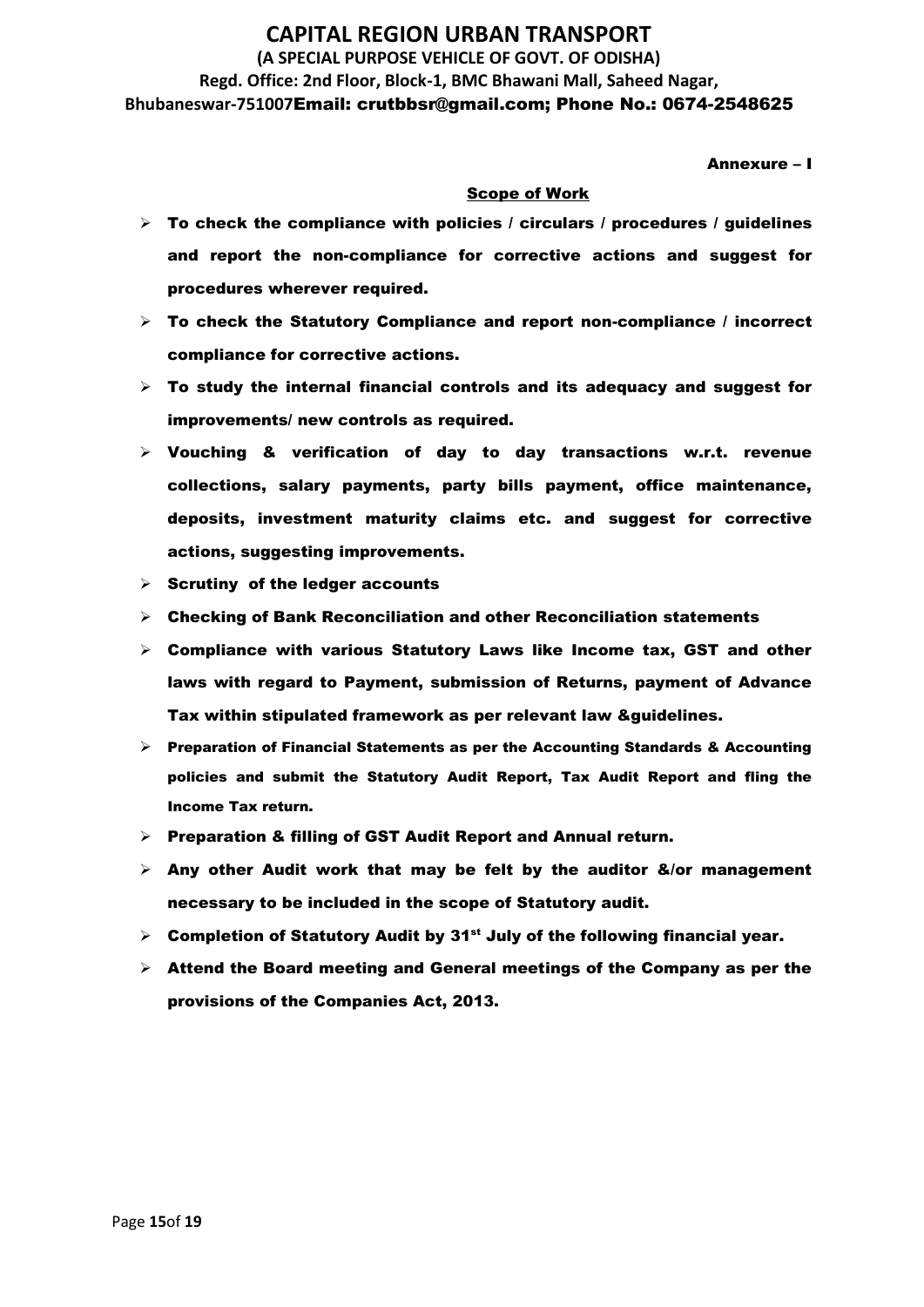Annexure-II

### DECLARATION TO BE GIVEN BY THE BIDDER

I/we certify that the above-mentioned particulars are correct and true to the best of my / our knowledge. In case any statement made above is found incorrect, my / our tender may be rejected by the company.

My/our price bid is based on the basis of our full understanding about the job. I/we also authorize the company to forfeit my earnest money in case I/we fail to take up the job in the event of acceptance of my/our tender by CRUT.

SIGNATURE OF BIDDER WITH DATE & SEAL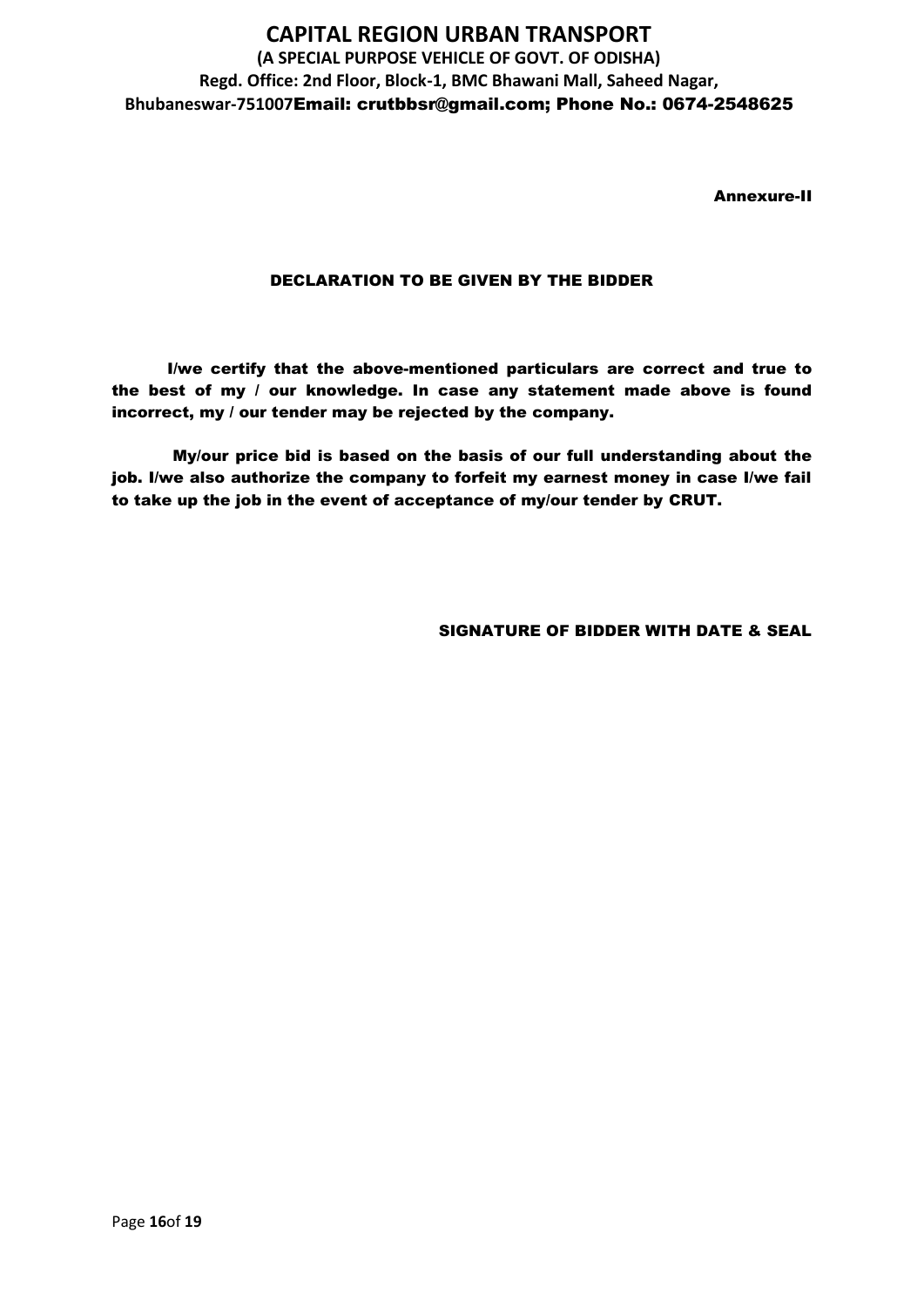Annexure-III

### UNDERTAKING BY THE BIDDER

To The General Manager (P&A) The Capital Region Urban Transport 2nd Floor, Block-1, BMC Bhawani Mall Saheed Nagar, Bhubaneswar-751007

Sub: Tender for Engagement of Statutory Auditors for Capital Region Urban Transport for the Financial Year 2021-22.

Ref. No.: Tender No. 1557/CRUT/Fin/Statutory Auditor/2021-22 Dated: 22-12-2020

Dear Sir,

In response to the tender invited by you, I/We have examined the general conditions and other terms and conditions of the contract and I/We agree to abide by all instructions in these documents attached hereto and hereby bind myself/ourselves to execute the work as per schedule stipulated in the Tender Notice. I/We also undertake that I/we have not been blacklisted by any PSU or debarred by any PSU/ Govt. Organization& CRUT at any time.

> Yours faithfully, SIGNATURE OF TBIDDER WITH DATE & SEAL